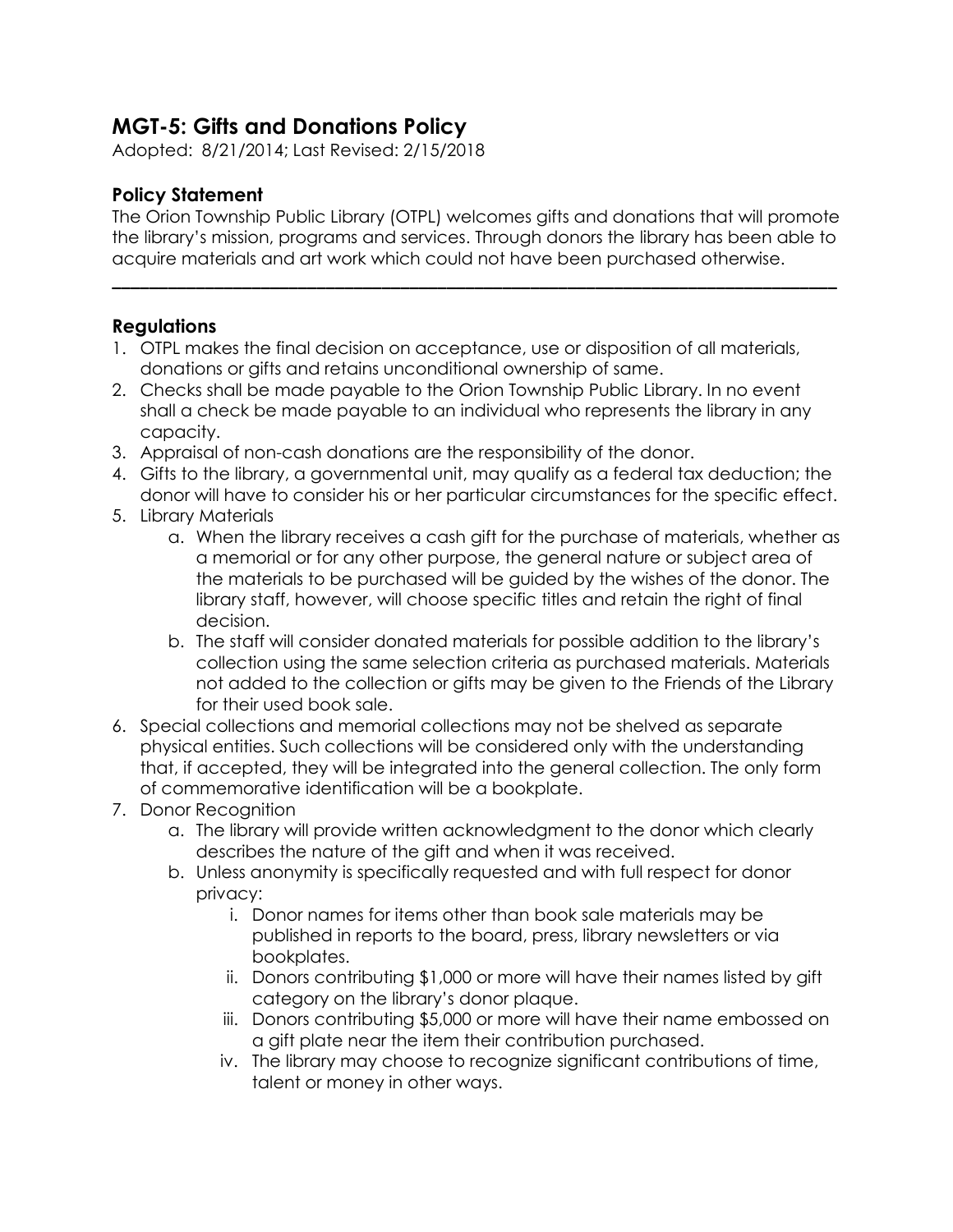- 8. Name Recognition may be granted upon request, upon receipt of a monetary gift to the OTPL. Recognition signage shall be appropriate with respect to the gift and its purpose. Approval of signs rests with the library staff, director, and Board of Trustees. The library reserves the right to deny a request for sign without comment.
	- a. The display of pictures and/or portraits of donors or honorees will be granted for significant donations based upon available space and must be approved by the Board of Trustees.
	- b. Naming of circulating materials will be granted with a gift to the library that is equivalent to the replacement cost of the individual item or annual cost of a periodical item. Selection and disposal of circulating materials shall be in accordance with the *Materials Selection Collection Development Policy.*
	- c. Programming can be sponsored upon receipt of a gift of at least 10% of the program expense. Multiple sponsors for the same program are permitted. The sponsor of the program will be recognized as appropriate.
	- d. Naming of furniture and fixtures will be granted with a gift to the library that is equivalent to the replacement cost of the asset. Furniture and fixtures shall be disposed of when they reach the end of their useful life.
	- e. Naming of art and sculpture will be granted with a gift to the library that is equivalent to the purchase cost of the individual item. Selection and disposal of art and sculpture items shall be in accordance with this policy.
	- f. Naming of individual rooms that can be identified as a specific space will be granted with a gift to the library that is calculated at the time of the gift as shown below, rounded to the nearest \$1,000.

A name will be granted to the library building or room for the time period of 20 years, at which time, it may be renamed upon receipt of a gift equal or more to the original gift. Room naming shall expire should the room cease to exist due to remodeling or the library moving to a different building.

| Undepreciated<br>Capital Asset<br>Value, Building<br>and<br><b>Improvements</b><br>(from annual<br>audit) |  | Total<br><b>Building</b><br>Square<br>Feet | X | 50%<br>Discount<br>Factor | X | Square Feet of<br>the Room to<br>be Named |
|-----------------------------------------------------------------------------------------------------------|--|--------------------------------------------|---|---------------------------|---|-------------------------------------------|
|-----------------------------------------------------------------------------------------------------------|--|--------------------------------------------|---|---------------------------|---|-------------------------------------------|

g. Naming of library collections will be granted upon receipt of a gift in the amount to fund at least 25% of the annual operating cost at the time of the gift for 10 years. The name will be granted to the library collection for a time period of 10 years, at which time, it may be renamed upon receipt of a gift equal or more to the original gift. The Annual Budget report shall be used to determine the annual operating cost at the time of the gift.